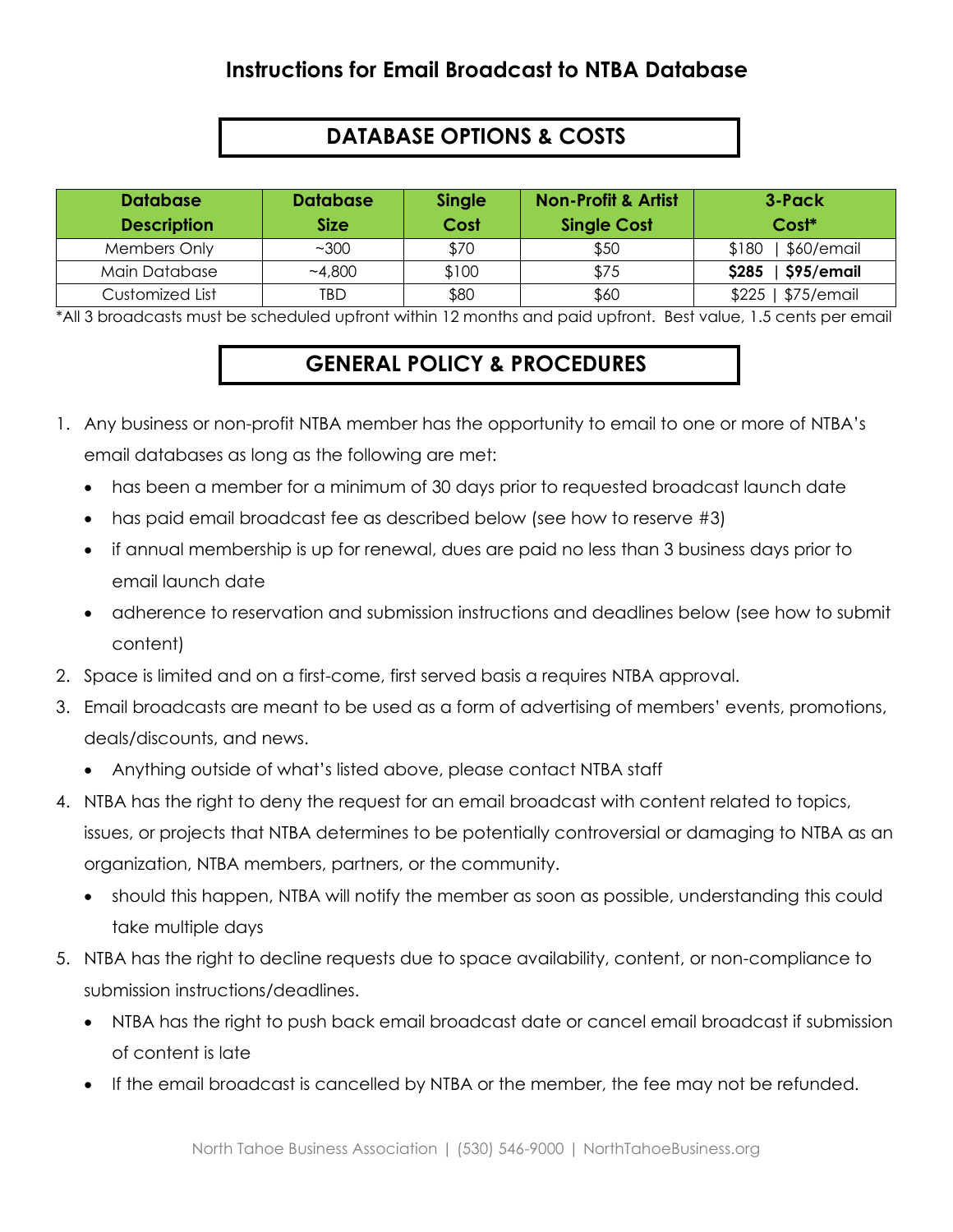## **Instructions for Email Broadcast to NTBA Database, continued pg. 2**

### **HOW TO RESERVE**

- 1. Member is to notify NTBA by phone or [email](mailto:katie@northtahoebusiness.org?subject=Member%20Content%20Submission) as soon as possible at least 5 business days prior to requested email launch date and specify the following:
	- a. email content or content concept
	- b. request database to send email/message to (see page 1)
	- c. do you want to purchase a single broadcast or 3-pack of broadcasts
		- o if scheduling a 3-pack, all email broadcasts must be paid upfront and used/sent within a 12-month period of reservation date
- 2. Upon understanding content, NTBA staff will
	- a. follow general policy & procedures #4 (above)
	- b. if content/general timing is approved, NTBA will work with member to schedule an email broadcast date/time for best open rates and to limit conflict with other planned broadcasts
- 3. Once broadcast launch dates are mutually agreed upon, payment is due in full, no less than 2 business days prior to email launch date.

#### **HOW TO SUBMIT CONTENT**

After launch date is mutually agreed upon and scheduled, member is required to submit all following content as soon as possible and no less than 3 business days prior to email launch date:

- 1. Subject line for your email maximum 50 characters
	- provide something that will motivate the reader to open the email
	- shorter subject lines preform best
- 2. JPEG file with all information and graphics included
	- if above isn't possible, submit written description maximum 300 words
	- make sure to include the five W's who, what, when, where, why including the call to action, i.e. what do you want the reader to do after reading the email such as visit a website, email, cut out a coupon or call …
	- if promoting a special offer or sale, provide expiration / sale end date (if there is one), and how to redeem the offer